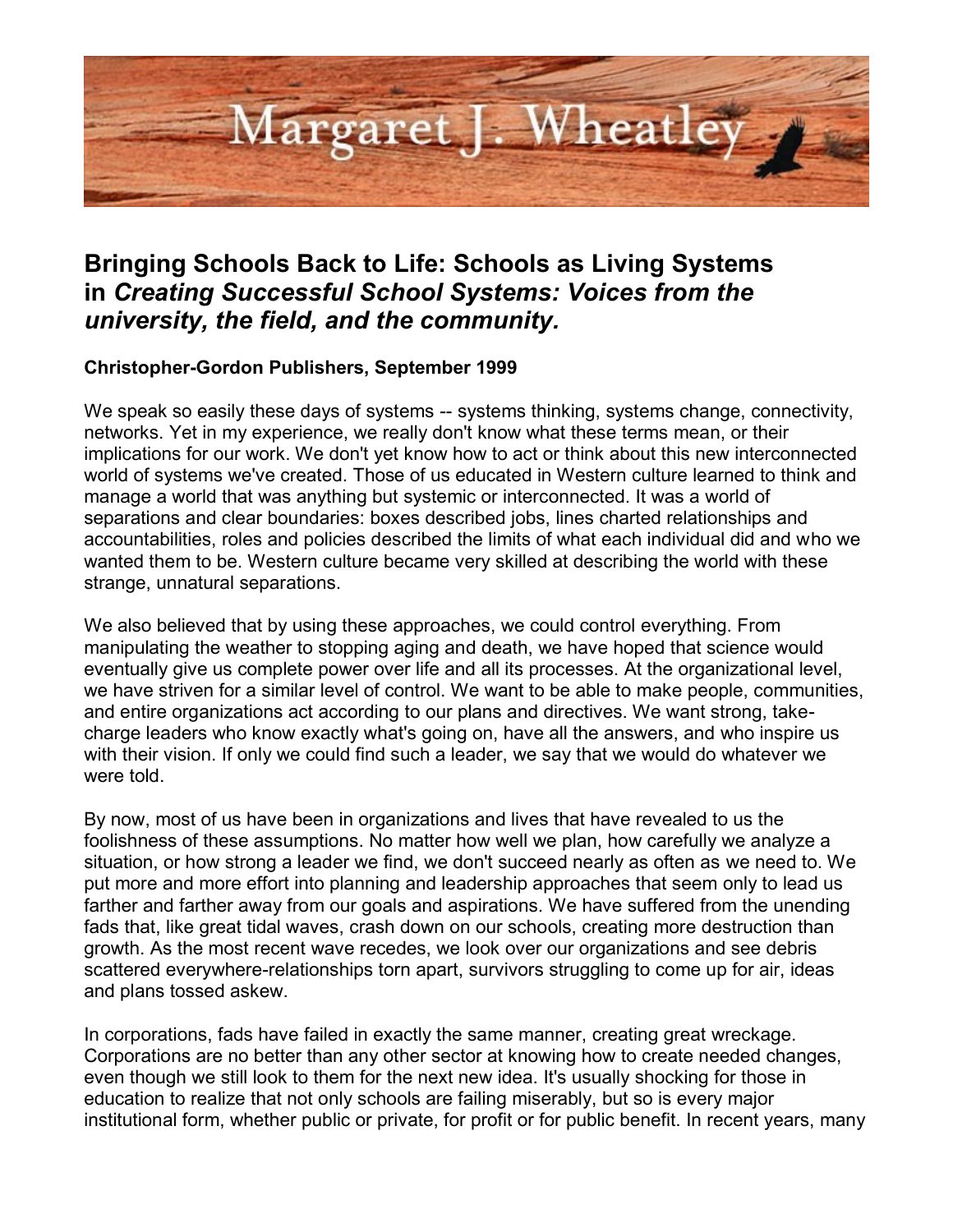corporate CEOs have reported that up to 75% of their major change initiatives failed to create the results promised. This is a startling record of failures-how many of us in education would garner support for a project or curriculum that was successful only 25% of the time?

## **I. We need to shift our worldview**

So what are we to do? Is there any source that can teach us how to create change in these large and complex systems we've created? Many years ago, Joel Barker popularized the notion of paradigms or worldviews, those beliefs and assumptions through which we see the world and explain how it works. He stated that when something is impossible to achieve with one paradigm or worldview, it can be surprisingly easy to accomplish with a new worldview. In my own work, I have found this to be delightfully true. For several years, my partner, Myron Kellner-Rogers and I have been looking at organizations through the lens of living systems, rather than the traditional one of organizations as machines. Machine thinking has been the dominant paradigm of western culture and science for over three hundred years. Almost all approaches to management and organizational change have used mechanistic images. We build organizations piece by piece, engineering them for efficiency, detailing ahead of time who will do what and how the organization will respond. We believe in simple cause and effect, and that it is possible to fix any problem by identifying the faulty part (or person). As soon as we replace that one errant part, everything will work fine.

But this 21st century world of complexity and turbulence is no place for the mechanistic thinking of the past. We are confronted daily by events and outcomes that surprise us. Nothing moves slowly enough for us to make sense of the world using any analytic process we were taught. And the complexity of modern systems cannot be understood by separating issues into neat boxes and diagrams. In a complex system, it is impossible to find simple causes that explain our problems, or to know who to blame. A messy tangle of relationships has given rise to these unending crises. We need a different worldview to guide us in this new world of continuous change and intimately connected systems that reach around the globe.

Fortunately, we live inside a daily demonstration of the capacity of complex systems to change, flex, and grow in effectiveness. For four to five billion years, life has been developing its infinite variety. Life continues to startle scientists with its diversity and resiliency, showing up in the coldest and hottest habitats, places where science thought no life could ever exist. Myron's and my work has benefited immensely from studying the processes by which living systems form, adapt, and sustain themselves. We have found life to be a rich source of ideas and wisdom for how we humans can approach the challenge of creating schools or any complex system that has the capacity to grow and change yet remain purposeful and effective over time.

In life, systems are a naturally occurring phenomenon. All life organizes into networks, not neat boxes or hierarchies. Wherever you look in the natural world, you find only networks, not org charts. These networks are always incredibly messy, dense, tangled, and extraordinarily effective at creating greater sustainability for all who participate in them. All living systems are webs of relations spun into existence as individuals realize that there is more benefit available to them if they create relationships than if they stay locked in narrow boundaries of selfinterest. Unending processes of collaboration and symbiosis characterize life. These relationships of mutual benefit lead to the creation of systems that are more supportive and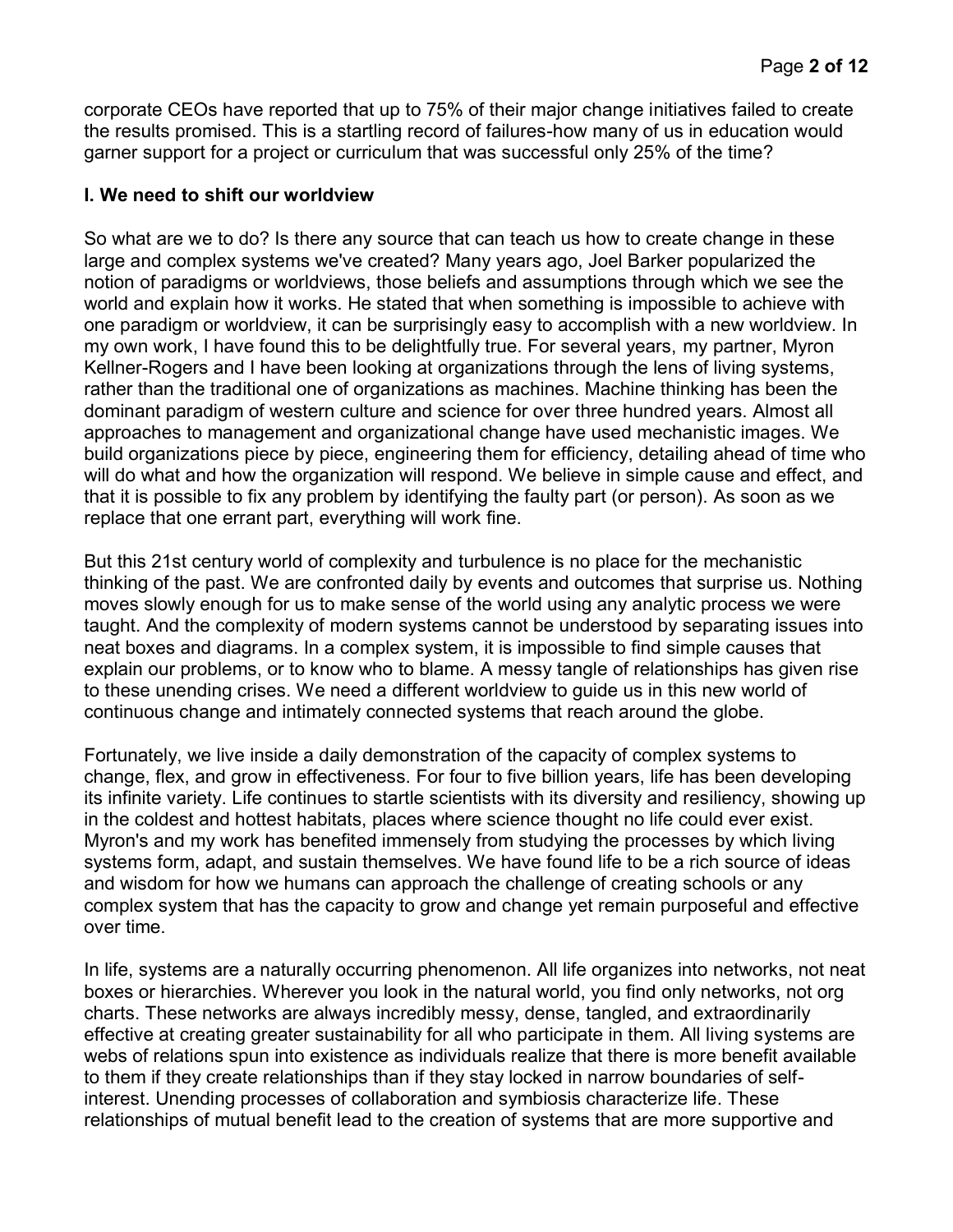protective of individuals than if they had tried to live alone. It's important to remember that nothing living lives alone. Life always and only organizes as systems of interdependency.

Until the advent of western ideas originating in the 17th century, almost all human thought and spiritual traditions had described life in terms of interdependency and connectedness. But the machine imagery that has grown in strength for three hundred years has succeeded in creating modern society with an entirely different imagery. Dense webs of connections have been replaced with pre-designed organization charts that neatly detail who should be connected to whom. And we quickly forgot that life knows how to organize itself, that organization also is a naturally occurring phenomenon. We stopped seeing life Ôs great capacity for selforganization and came to believe that if we didn't do the organizing, then nothing would get done. Without us, there would be disastrous chaos. In western culture, we gradually came to believe that without our efforts, everything would fall apart, and we lost sight of the many processes by which life gives birth to order. In our blindness, we developed processes that failed to work with life, and as a result, we have been unsuccessful in learning how to work well in this changing and evolving universe. It's ironic to notice how our many attempts to impose order have created just the opposite effect, more disorder. And our continuing failures at trying to change people and organizations are teaching us that our mechanistic approaches are truly flawed.

It is time to wake up to the fact that we live in an interconnected world, embedded in a fabric of relationships that requires us to pay attention to the dynamics of systems, not isolated individuals, buildings, or events. As we try now to leave behind our rusting machine-image concepts of organization, it is a relief to notice that we are surrounded by great teachers-not management experts or texts or fads-but life itself, the natural world which is adept at change, unfathomably complex, and filled with systems that support increasing diversity.

I'd like to share a few of the change principles evident in living systems, and then describe ways to use these in organizational change efforts.

# **II. How life self-organizes and changes**

# **A living system forms itself as it recognizes shared interests.**

Although systems are naturally occurring, they do not form at random. A living system forms itself as it recognizes shared interests. A system is created when individuals realize they have neighbors, and that they would do better to figure out how to live together than to try and destroy each another. Thus, systems form through collaboration, from a realization that you need another in order to maintain your life. If you think you can make it on your own, or that you don't need your neighbor, why would you bother to struggle to find ways that are mutually supportive? The recognition that individuals need each other lies at the heart of every system. From that realization, individuals reach out, and seemingly divergent self-interests develop into a system of interdependency.

At the human level, with our great need for relationships and meaningful lives, systems are similarly created. We seek to connect with and work with those whose self-interest seems to include our self-interest. We affiliate with those who share a similar sense of what is important. When you apply this dynamic to public education, it instantly reveals a major dilemma. Is a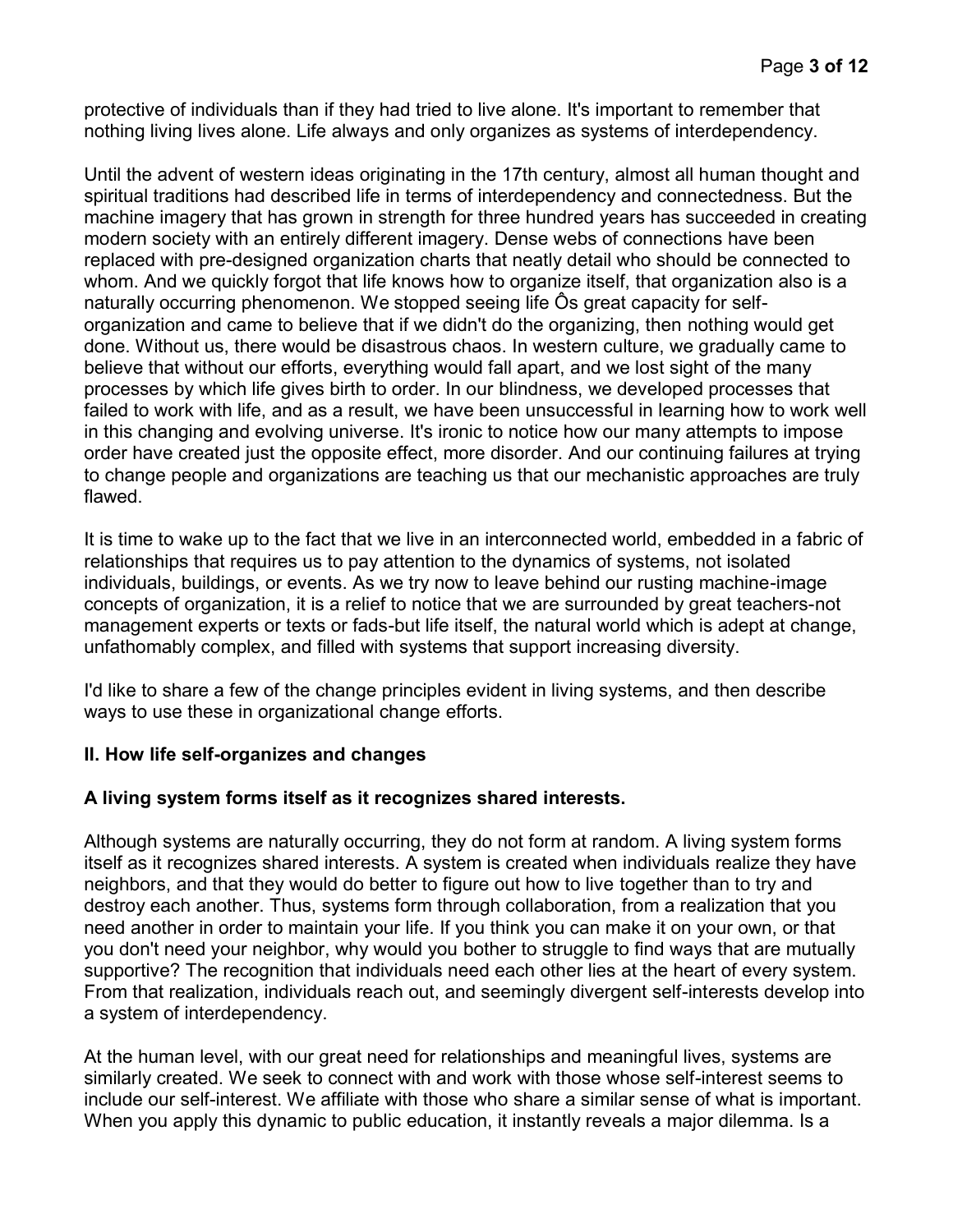school system really a system? Systems are never just a result of geography, and it isn't district lines drawn on paper that creates a school system. Systems arise, they take form because people choose to affiliate together, because they realize that in order to get what is important to them, they must extend themselves and work with others.

But in public education, how many members of a geographically-determined school district share a core of beliefs about the purposes of education? Most districts contain a wide spectrum of beliefs about the role of education. There are those who believe that education should support the talented elite, which includes their child. Those who view education as the foundation of a pluralistic society where education should open doors for all. Those who believe in a rich life of the mind. Those who want their children taught only the values of their parents or church.

The startling conclusion is that most school systems aren't systems. They are only boundary lines drawn by somebody, somewhere. They are not systems because they do not arise from a core of shared beliefs about the purpose of public education. In the absence of shared beliefs and desires, people are not motivated to seek out one another and develop relationships. Instead, they co-inhabit the same organizational and community space without weaving together mutually sustaining relationships. They co-exist by defining clear boundaries, creating respectful and disrespectful distances, developing self-protective behaviors, and using power politics to get what they want.

Yet everyone who participates in a school district is a living being, responding to the same dynamics that characterize all other life. Within the artificial boundary lines and well-defended territories, people are self-organizing into real systems, reaching out to network with those who share similar beliefs or aspirations. (This dynamic is clearly evident in the Charter school movement.) Many small systems are created within the artificial system of a district. It is these real systems that become instantly visible when we try to change the artificial one. They often startle us with the ferocity by which they confront and impede our efforts. But it is these real systems we must work with, and the dynamics that give them birth, if we want to affect change.

# **For change to occur, there must be a change in meaning.**

People, like all life, only change when they allow an event or information to disturb them into voluntarily letting go of their present beliefs and developing a new interpretation. Nothing living changes until it interprets things differently. Change occurs when we let go of our certainty-our beliefs and assumptions-and willingly create a new understanding of what's going on.

Here's what the process of change looks like in a living system. (As you read this, you might compare and contrast it to the organizational change processes you've experienced.) Someone in the system notices something (the system is defined by shared meaning, not size, so for human systems it could be a team of two, a school, a community, an ethnic group within a nation state.) What they notice might be in a memo, a chance comment, a news report. The source doesn't matter; what is important is that a member of the system chooses to be disturbed. "Chooses" is the important word here because the freedom to be disturbed belongs to the individual. If that individual freely chooses to take notice, he/she brings the information into their system and circulates it through its networks.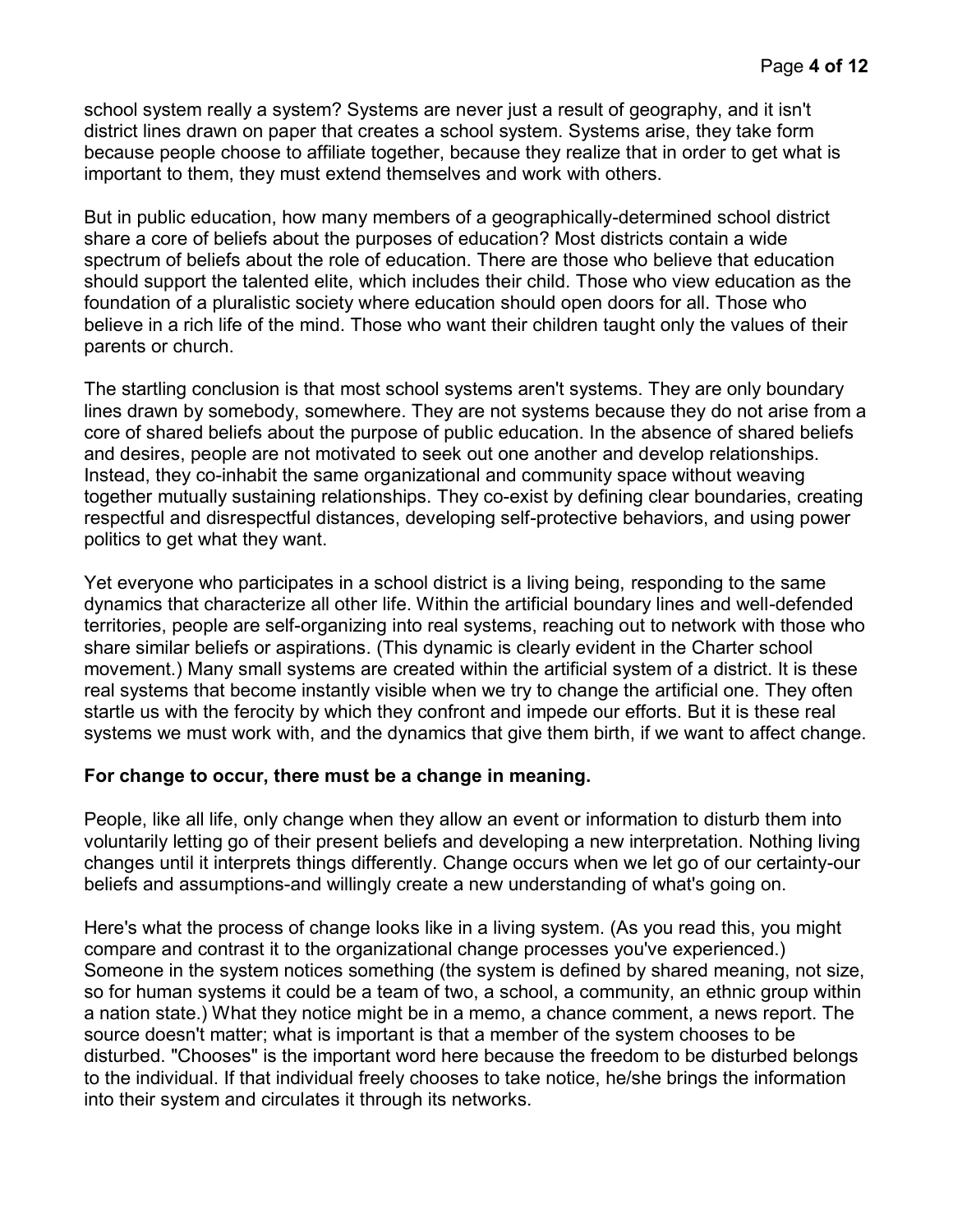Once inside these dense webs of relationships, an initially small disturbance circulates rapidly and grows as it is passed back and forth. As different parts of the system hear of it, interpret it, and change it, the disturbance grows and mutates. It becomes quite distorted from the original information, but as it circulates, it develops greater meaning. If it keeps travelling in the network, it finally becomes so important that it cannot be ignored. The whole system now sits up and takes notice. We've all had this experience, probably many times. A casual or offhanded comment tossed out in a meeting gets picked up by someone in the organization, and suddenly we're in the midst of a firestorm of opinions, emotions, and rumors. Or something distressing happens in a school that is so disturbing that everyone wakes up to the realization that things are not as they seemed.

At this point, when the disturbance has swelled to great intensity, change is at hand. The system has been knocked completely off-balance; it can't make sense of the disturbance by relying on past practice or beliefs. This point of disequilibrium is the point when change is finally possible. The system can no longer avoid the need to let go of its current beliefs, structures, patterns, values. It must abandon the meaning it used to construct its world. It plunges into a state of confusion and uncertainty, of chaos, (a state that always feels terrible.) But because it falls apart, the system now is capable of reorganizing itself into a new mode of being. It is changing because it understands the world differently. It reorganizes itself from new interpretations, new meaning. It re-creates itself from new understandings of what's important. For change to occur, there must be a change in meaning.

# **Every living system is free to choose whether it will change or not.**

It is impossible to coerce a living system to change in any direction but the one it chooses for itself. We never succeed in directing or telling people how they must change. We can't succeed by handing them a plan, or pestering them with our interpretations, or relentlessly pressing forward with our agenda, believing that volume and intensity will convince them to see it our way. One of the essential and elemental characteristics of all life is freedom, the freedom to see the world and interpret things as the individual chooses. It doesn't matter whether it's bacteria or humans, the freedom to self-determine is intrinsic to all life. You can't boss life around, no matter how small it is. You can scream and holler as much as you want, but if it doesn't regard what you're saying as important, the organism will just ignore you and go on with it's own life. (In this way, all life behaves like teen-agers.) All change is voluntary, both in direction and timing. It is always initiated by the individual by its own choice.

We always exercise this freedom on behalf of our selves. We choose what to notice and how to respond based on what we think will help us. We are striving all the time to maintain and preserve our identity, who we are, who we want to be. This process is called self-reference-we interpret the world through who we are. Although much of our behavior is habitual and unconscious, these patterns of behavior always originate from a belief that by doing this, or not doing that, we will best support ourselves. We choose to do what we do because we believe it is the best way to maintain the self that we think we are.

Everything alive interprets its world through its self, and must be free to determine its own responses. It is impossible to impose anything on life. Every living being must participate in anything that affects it. We can't act on behalf of any individual or group of people. Nobody can figure out what's best for somebody else. If leaders or task forces refuse to believe this, and go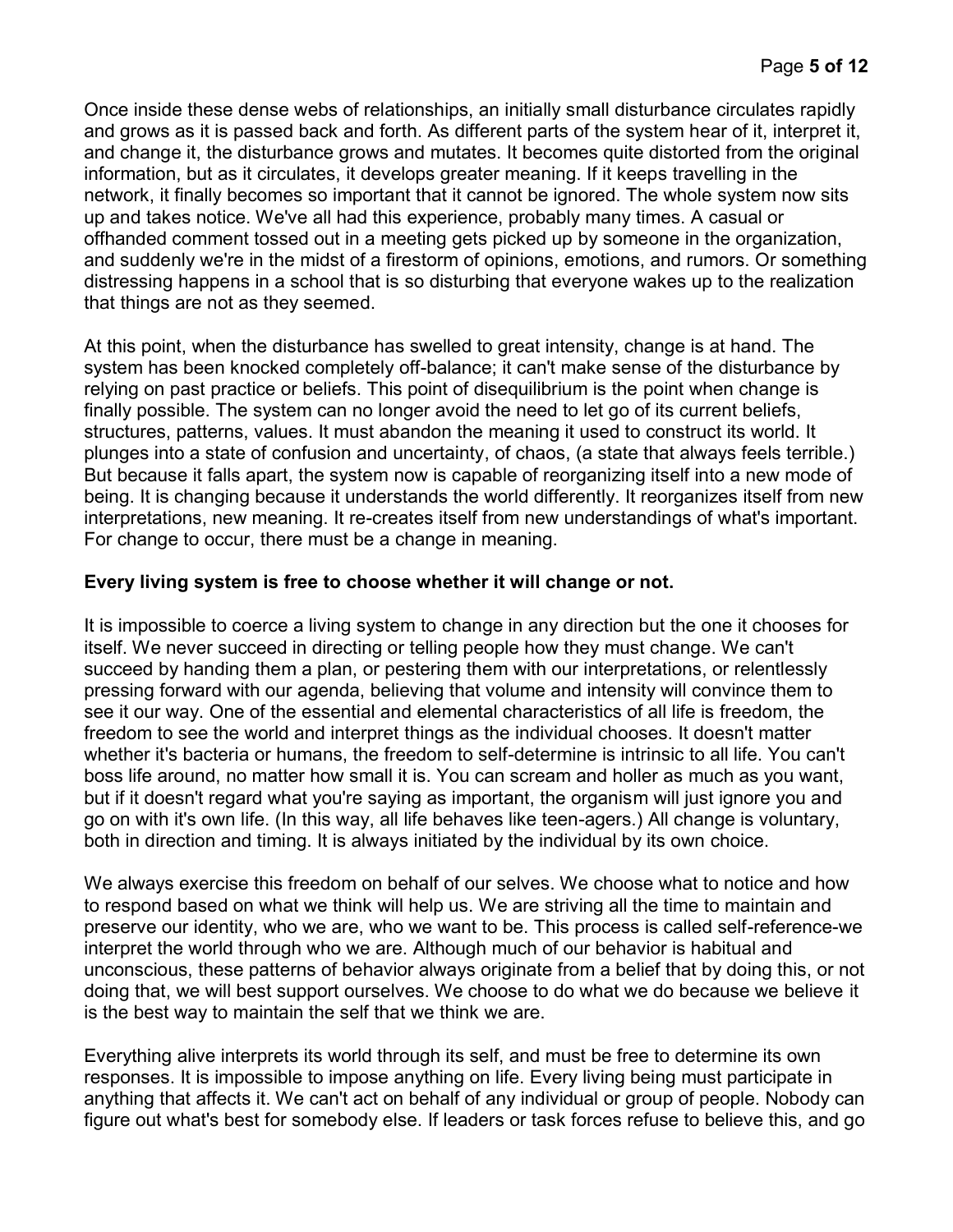ahead and make plans for us, we don't ever just sit by passively and do what we're told. We still get involved. But we then act from the sidelines, from wherever we've been told to sit and wait. We exercise our need for involvement through ignoring, resisting, or sabotaging all plans and directives that are imposed on us.

One school superintendent reported wryly how he learned that his committee approach to curriculum development wasn't working. Every summer, he would appoint a group of four or five teachers from each discipline to develop materials for the coming year. He was pleased with their products and often commented on their creativity. Sometime during the late autumn, as the superintendent made site visits, he would ask teachers how they liked the new materials. It took him too many years, he said, to realize that the only teachers using the materials were those members of the committee that had created them.

This is not an unusual experience for any of us. How many strategic plans, policy manuals, and curricula materials collect dust on our shelves because we were not involved in their creation? Confronted by so much evidence, we could have learned long ago what life always teaches us: People only support what they create. We must always participate in the development of those things which affect us.

## **To create a healthier system, connect it to more of itself.**

Living systems contain their own solutions. When they are suffering in any way-from divisive relationships, from lack of information, from declining performance-the solution is always to bring the system together so that it can learn more about itself from itself. Somewhere in the system there are people who have already figured out how to resolve this problem. They are already practicing what others think is impossible. Or they possess information which, if known more widely, would help many others. Or as a particular group that has been negatively labeled or stereotyped, they are far more capable than anyone knows.

To make a system healthier, we need simply to connect it to more of itself. This means meeting together with those we have excluded or avoided, those we never dreamed were part of our system of shared interest. Most often, people deep inside a school building don't realize how many others-parents, community employers, public officials-feel connected to them. When those who have been excluded to the periphery get to meet with those inside the system, it is always a wonderful surprise to everyone to see how much they share in common and how many of them want the same thing.

It is crucial to remember that, in organizations, we are working with webs of relations, not with machines. Once we recognize organizations as webs, there is a lot to be learned about organizational change from contemplating spider webs. Most of us have had the experience of touching a spider web, feeling its resiliency, noticing how slight pressure in one area jiggles the entire web. If a web breaks and needs repair, the spider doesn't cut out a piece, terminate it, or tear the entire web apart and reorganize it. She reweaves it, using the silken relationships that are already there, creating stronger connections across the weakened spaces.

At this time in our history, we are in great need of processes that can help us weave ourselves back together. We've lost confidence in our great human capabilities, partly because we've been using organizational processes that have treated us as machines. We've ended up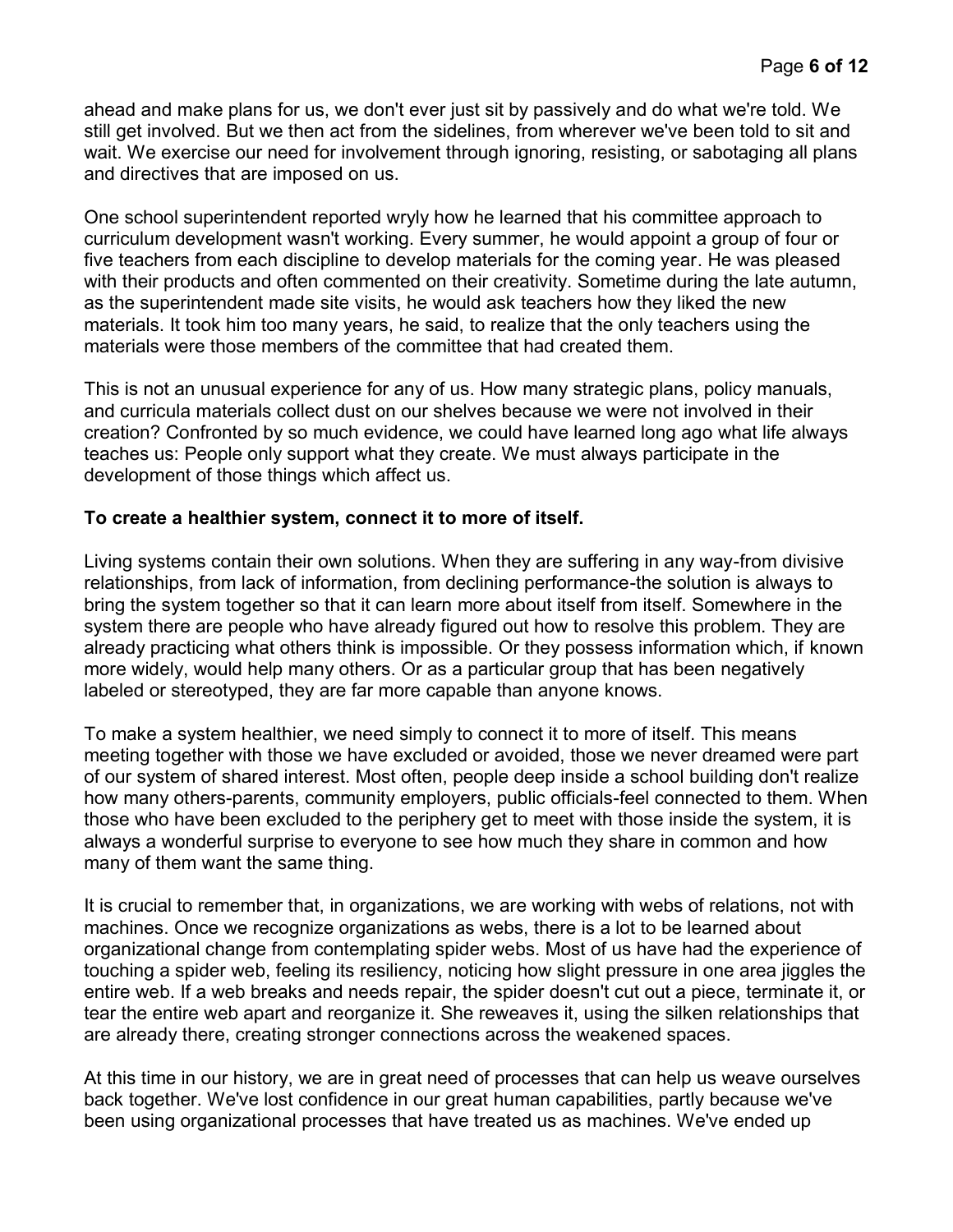separated and divided, fearful and distrusting of one another. We need processes to help us reweave connections, to discover shared interests, to listen to one another's stories and dreams. We need processes that take advantage of our natural ability to network, to communicate when something is meaningful to us. We need processes that invite us to participate, that honor our creativity and commitment to the organization.

## **Principles for how life self-organizes and changes**

- A living system forms itself as it recognizes shared interests
- For change to occur, there must be a change in meaning
- Every living system is free to choose whether it will change or not
- To create a healthier system, connect it to more of itself

# **II. Working with life's capacity to change**

If our intent is to help a school system move forward and create change for itself, we need to take these four principles very seriously. We have exhausted ourselves and our resources trying to force schools and people to change. (And this is true of all other institutions as well.) I'd like to describe how using these principles can dramatically change our approach to organizational change.

## **The first work is to discover what's meaningful**

I've come to believe that both individual and organizational change start from the same need, the need to discover what's meaningful to them. People will change only if they believe that a new insight, a new idea, or a new form is important to them. If it is a school system or community interested in changing, this search for new meaning must be a collective activity to discover whether a community of shared interests actually exists.

To put this into practice has required significant changes on my part. Now, my first work with a group is to learn who they are, what they find meaningful. I can never learn this by listening to self-reports, or taking the word of a few people. I discover what's meaningful to them by noticing what issues and behaviors get their attention. What topics generate the most energy, positive or negative? I have to be curious to discover these answers, constantly letting go of my assumptions and stereotypes. And I have to be working with them, not sitting on the side observing behavior or interviewing individuals. If we're together in the process of doing actual work, the true identity of the group always becomes visible, and I know that it's the real thing, not a fantasy image.

In identifying meaningful issues, I assume that even in the presence of a group or collective identity, I will discover multiple and divergent interpretations for everything that occurs. I try to put ideas, proposals, and issues on the table as experiments to see what's meaningful to people rather than as recommendations for what should be meaningful. I try to stay open to the different reactions I get, rather than instantly categorizing people as resistors or allies (although this is not always easy). I listen actively for diversity rather than agreement, and gradually, I'm even learning to welcome it. It has been fascinating to notice how many interpretations the different members of a group can give to the same event. I am both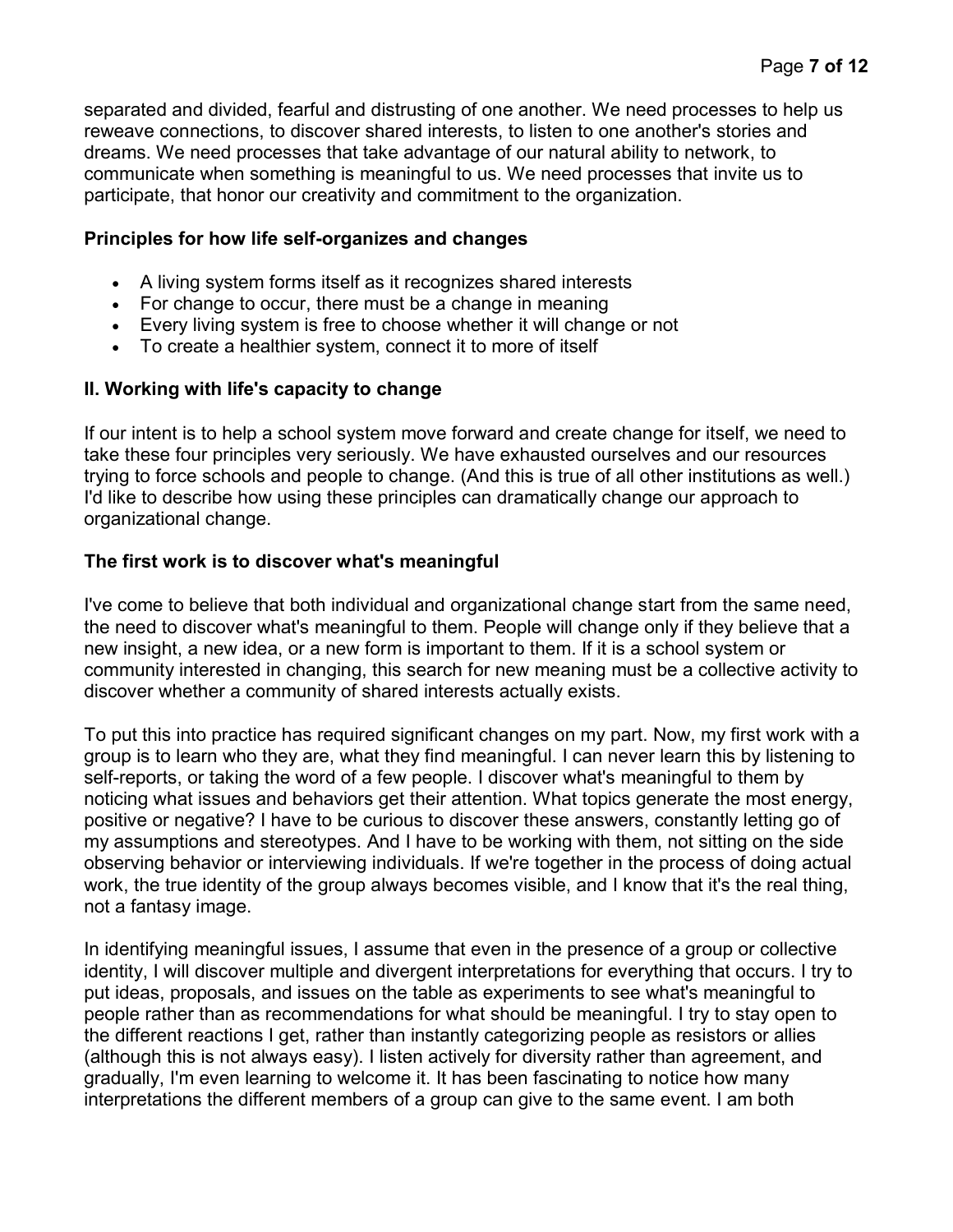astonished and confident that, as new science teaches, no two people see the world exactly the same.

#### **Discovering one another as colleagues**

However it gets done, discovering what is meaningful to a person, group, or organization is the first essential work. We discover this by working together, thinking together, conversing together-with curiosity, patience, and the expectation of diverse stories. But through this process of exploring diverse interpretations, we oftentimes discover a unifying center or energy that makes the work of change possible. We begin to recognize that there is a sufficient amount of shared interests that we could be a system.

Discovering shared interests always changes people's relationships for the better. If we recognize a shared sense of injustice or a shared dream, magical things happen to our relationships; we open to each other as colleagues. Past hurts and negative histories get left behind. People step forward to work together. We don't hang back, we don't withdraw, we don't wait to be enticed. We seek each other out, eager to discover others who might help. The call of meaning, the importance of the problem, sounds louder than past grievances or our fears that we don't know how to have an impact. If we can discover something important to work on together, we figure out how to do the work, together.

I've been humbled to see how a group comes together as it recognizes its mutual interests. Working together becomes possible because they have discovered a shared meaning for the project that is strong enough to embrace them all. Held together in this rich center of meaning, people let go of many interpersonal difficulties, and work around traditional hindrances. They become a true system-they know they need each other. They are willing to struggle with relationships and figure out how to make them work because they realize this is the only path to achieving their aspirations.

I've worked with a number of faculties torn apart by the impact of technology. The more technologically eager faculty accuse the reticent ones of being out of date and resistant to change-they berate their colleagues for not climbing on the technology bandwagon. I always suggest that a different conversation is needed. What if we stop assuming that technology's value to a teacher is self-evident? What if we stop assuming that anybody who doesn't adopt new technology is an antiquated Luddite whose only interest is to stop the march of progress? If we give up those assumptions, we can begin a different conversation, one that helps us connect to one another and learn more about what we each find meaningful in our profession. We need to step back from the technology issue and ask one another what called us into teaching. We listen to the aspirations that are voiced. And what we always hear is that most of us went into teaching for noble purposes-we wanted to make a difference in the lives of young people, we were excited to help kids learns.

If we have this conversation first, we discover one another as colleagues. We realize we want very similar things. We realize that the person we had judged as dead-on-the-job still carries a passion for learning. Or that the teacher who belittles students still cares about them. Now we can talk about technology. How might computers assist colleagues to become more effective at their craft? How might technology make it easier to do the work they have defined as meaningful? If those links are made, then colleagues log-on to email, and use the computers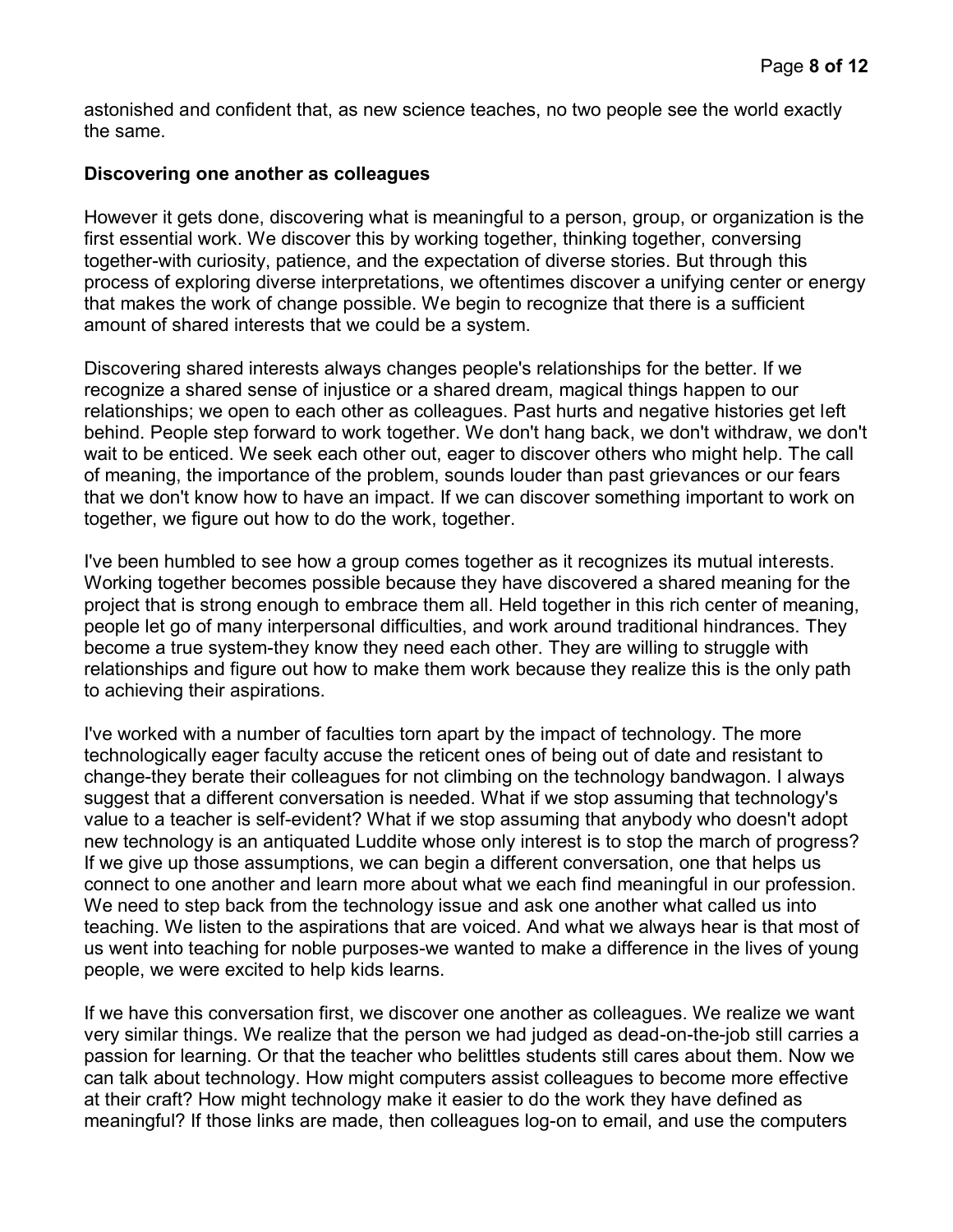sitting on their desks to enhance student learning. And if they don't, we still know them now as colleagues, not problems.

This process of inquiring together about the meaning of our work also helps us stop the labeling behavior that is far too prevalent these days. We are quick to assign people to a typology and then dismiss them, as if we really knew who they were. As we frantically try to implement changes we know are crucial to our organization's survival, we tend to hunt for scapegoats. We notice only those who impede our good plans--all those "resistors," those stubborn and scared colleagues who cling to the past. (We label ourselves also, but more generously, as "early adopters" or "cultural creatives." )

I was recently given a T-shirt with a wonderful motto printed on the back: "You can't hate someone whose story you know." But these days, in our crazed haste, we don't have time to be curious about who a person is, or why they're behaving as they do. Listening to colleagues describe the meaning they ascribe to their work is always transformative, and often moves them out of our "enemy" category. We move past the labels and notice another human being who wants to make some small contribution to something we care about. We discard the divisive categories and want to work together. How else but through our joining can we create the change we both want to see in the world?

## **Living networks are great communicators**

I have also learned to appreciate the incredible communicating power of living networks when information is meaningful to them. Meaningful information lights up a network, and moves through it like a windswept brush fire. Meaningless information, in contrast, smolders at the gates until somebody dumps cold water on it. The capacity of a network to communicate with itself is truly awe inspiring; its transmission capability far surpasses any other mode of communication. But a living network will only transmit what it decides is meaningful. I have watched information move instantaneously across great distances in a global company; I have watched information in four color graphics die before it ever came off the printer. To use a network's communication capacity, we must notice that its transmission power is directly linked to the meaningfulness of the information.

Meaning behaves like energy. It doesn't behave in mechanistic ways. Therefore, we can abandon many of our mechanistic assumptions about what is required for organizational change. We don't have to achieve "critical mass", we don't need programs that "roll-out" (or over) the entire organization, we don't need to train every individual or part, we can stop obsessing if we don't get the support of the top of the organization. Instead, we can work locally, finding the meaning-rich ideas and processes that create energy in one area of the system. If we succeed in generating energy in one area, then we can watch how our other networks choose to notice what we're doing. Who lights up and takes notice? Where have our ideas traveled to in the organizational web? If we ask these questions, we learn who might be ready to take up this work next. Myron describes his approach to organizational change as: "Start anywhere and follow it everywhere."

# **Everybody must be involved**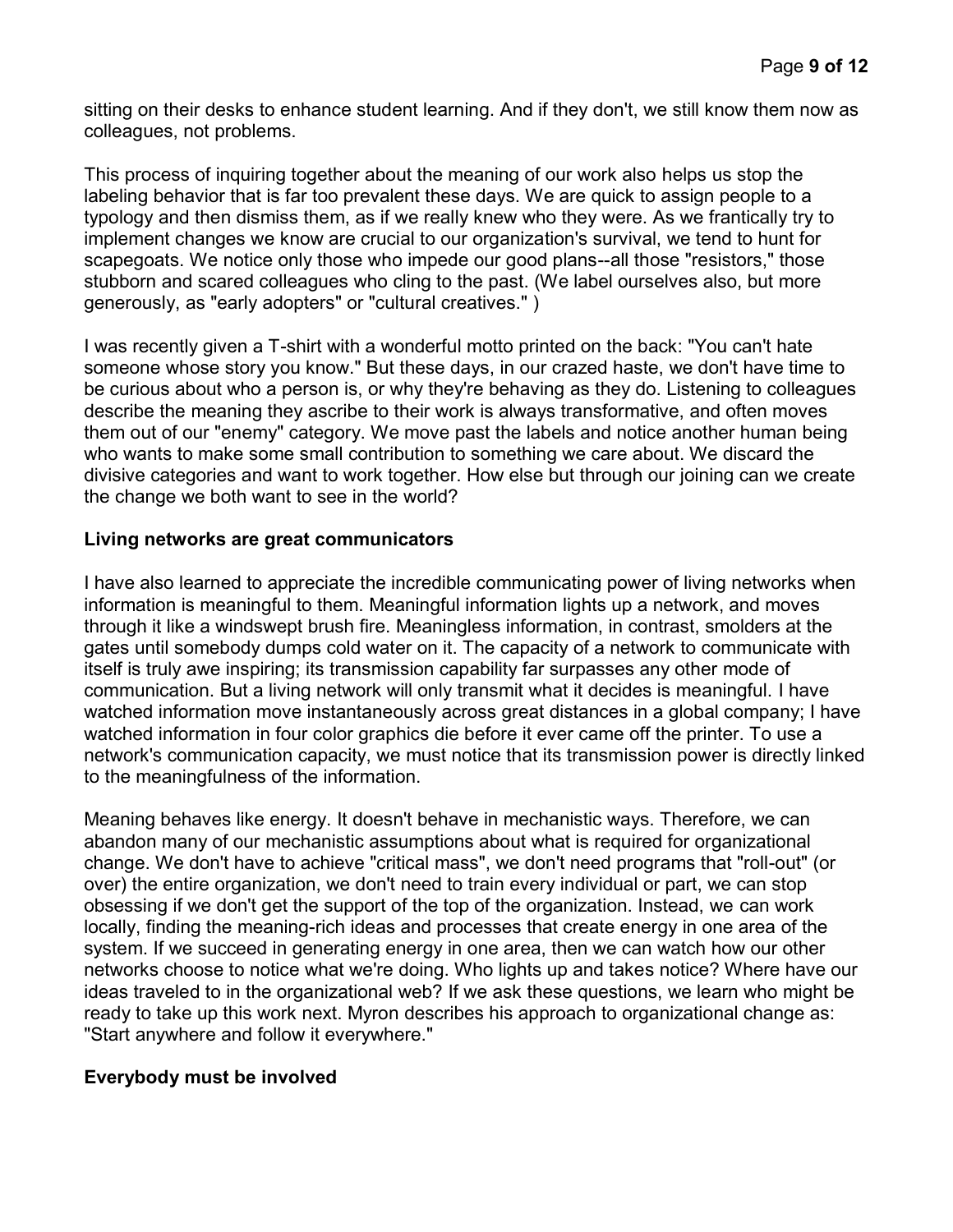During the past several years, I've often learned the hard way that participation is not an option. As organizational change facilitators and leaders, we have no choice but to figure out how to invite in everybody who is going to be affected by this change. Those that we fail to invite into the creation process will surely and always show up as resistors and saboteurs. But I haven't become insistent on broad-based participation just as a means to avoid resistance, or to get people on board as supporters of the change effort. I've learned that we can't design anything that works if we don't have the whole system involved in its creation. None of us is smart enough these days to know what will work inside these dense networks we call organizations. It's impossible to know what's going on inside any system. We can't see what's meaningful to people, or even understand how they get their work done.

I know from experience that most people are very smart-they have figured out how to make things work when it seemed impossible, they have invented ways to get around roadblocks and dumb policies, they have created their own networks to support them and help them learn. But rarely is this visible to the organization until and unless people are brought into problemsolving and organizational change processes and invited to contribute what they know. The complexity and density of systems require that we engage the whole system just so we can harvest the invisible intelligence that exists throughout the organization.

Fortunately, during the past ten years there has been a great deal of pioneering work on how to engage whole systems in changing themselves. There is now quite a lot of evidence for how well these processes work. What still seems to be lacking is our commitment to involving everybody. We keep hoping we don't need to-that if we design a good plan, people will accept it because of its merits. We haven't yet absorbed the simple truth that every living being, every colleague, maintains the right to determine whether he/she will change. We can't force anybody to change. We can only involve them in the change process from the beginning, and see what's possible. If change becomes meaningful to them, they will change. If we want their support, we must welcome them as co-creators. People only support what they create.

# **Learning to work with living systems**

Shifting our approaches to organizational change, so that we are working with life's change dynamics, is a gradual process that requires high degrees of watchfulness, patience and generosity. No one is able to act in new ways just because they want to. Everyone gets yanked back to old ways of doing things, especially when we feel tense or confused. In our own work, Myron and I have found that we need first to work with a group to define their design principles. These are always some variation of the four principles presented in this article. We've also learned that the group needs to keep alert to their process, their learnings, and how the change effort is unfolding and emerging. To do this, we develop questions that everyone commits to asking regularly, and with discipline. Here are some examples of the questions we use, but it's more important to create your own, and then hold yourself responsible as a group to the discipline of asking them frequently. Such questions allow you to notice those things that are critical to your success.

- **1. Who else needs to be here to do this work?**
- **2. Why are we doing this? Is the meaning still clear?**
- **3. How is the meaning changing?**
- **4. Are we becoming better truth-tellers with each other?**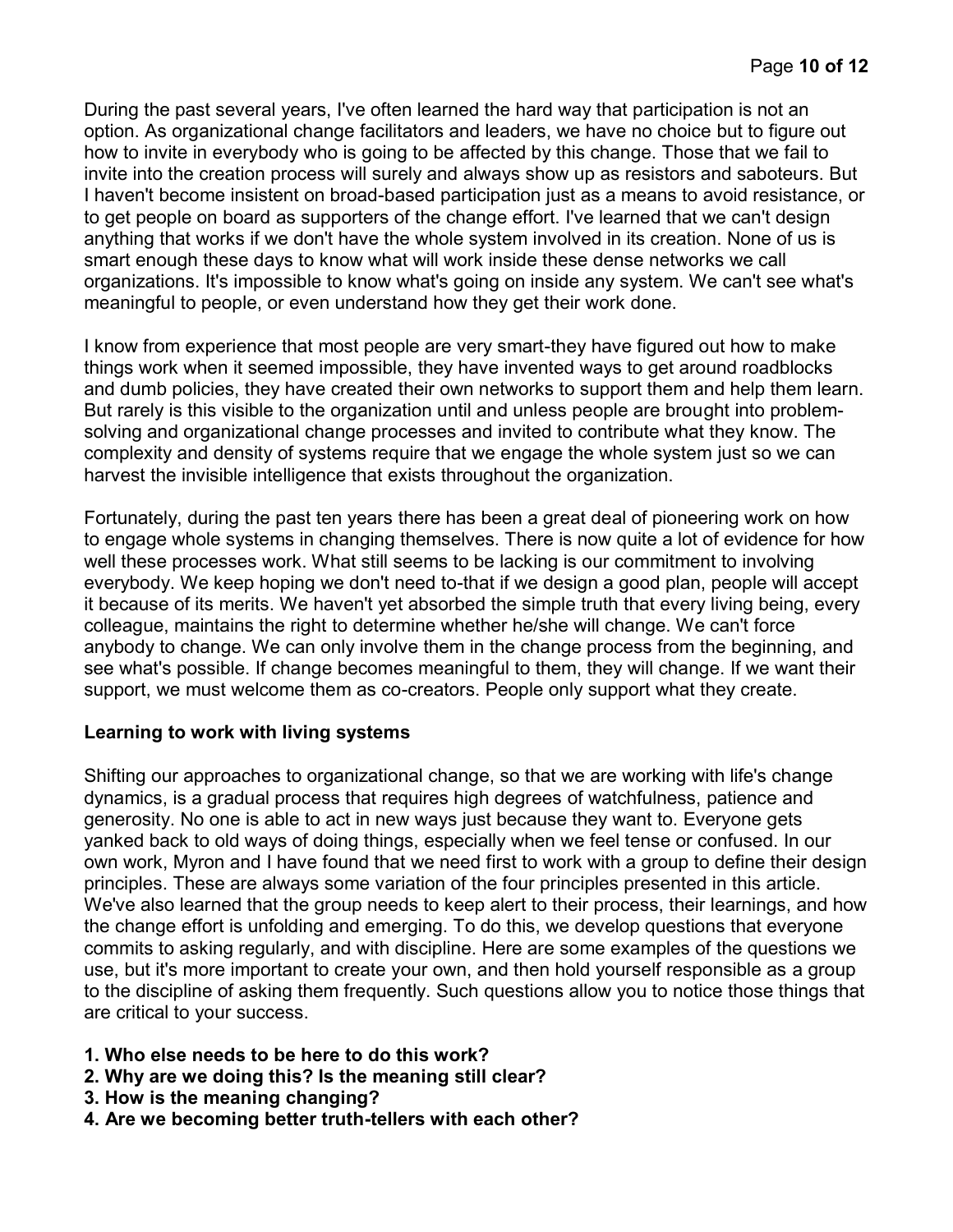**5. Is information becoming more open and easier to access?**

**6. Are we trying to impose anything?**

**7. Are we becoming more alert to what's going on, right now?**

**8. Are we learning to partner with confusion and chaos as opportunities for real change?** 

#### **Learning to trust life's self-ordering process**

I have to admit that the greatest challenge for me and those I work with lies not in adopting new methods, but in learning to live in this process world. It's a completely new way to be, unlike anything I was taught. I'm learning to participate with things as they unfold, to expect to be surprised, to enjoy the mystery of it, and to surrender to how much I don't know and can never know. These were difficult lessons to learn. I was well-trained to create things-plans, events, measures, programs. I invested more than half my life in trying to make the world conform to what I thought was best. It hasn't been easy to give up the role of master creator and move into the dance of life.

But I've gradually learned there is no alternative. As our dance partner, life insists that we put ourselves in motion, that we learn to live with instability, chaos, change, and surprise. We can continue to stand immobilized on the shoreline, trying to protect ourselves from life's insistent storms, or we can begin moving. We can watch our plans be washed away, or we can discover something new.

Morihei Ueshiba, the founder of the martial art of Aikido, was a small man who could turn back the onslaughts of opponents many times his weight and size with movements that were imperceptible. He appeared to be perfectly centered, anchored to the ground in an extraordinary way. But this was not the case. His ability came not from superior balance, but from superb levels of self-awareness. As he described it, he was quicker to notice when he was off-balance, and faster at returning to center.

He perfectly describes how to work in harmony with life rather than to resist it. First, we must know what "center" feels like. As individuals and as organizations, we must know who we are, our patterns of behavior, our values, our intentions. The ground of our identity and experience must feel familiar to us; we must know what it feels like to stand in it. But we don't expect that we will be perfectly balanced at that center point all the time. We know that we will drift into the wrong activities or be thrown off-balance by life's chaos. But we also will know when we've moved off too far, and be able to recall ourselves more quickly to who we want to be.

The second quality that Sensei Ueshiba highlights is a quality of attention that keeps us participating in the moment. The changing nature of life insists that we give more attention to what is occurring right in front of us, right now. We can't hide behind our plans or measures. We need to become curious about what's really going on, what just happened. The present moment overflows with information about ourselves and our environment. But so many of those learnings fly by unobserved because we're preoccupied with our images of how we want the world to be.

Being present in the moment doesn't mean that we act without intention or flow directionless through life without any plans. But in an unpredictable world, we would do better to look at